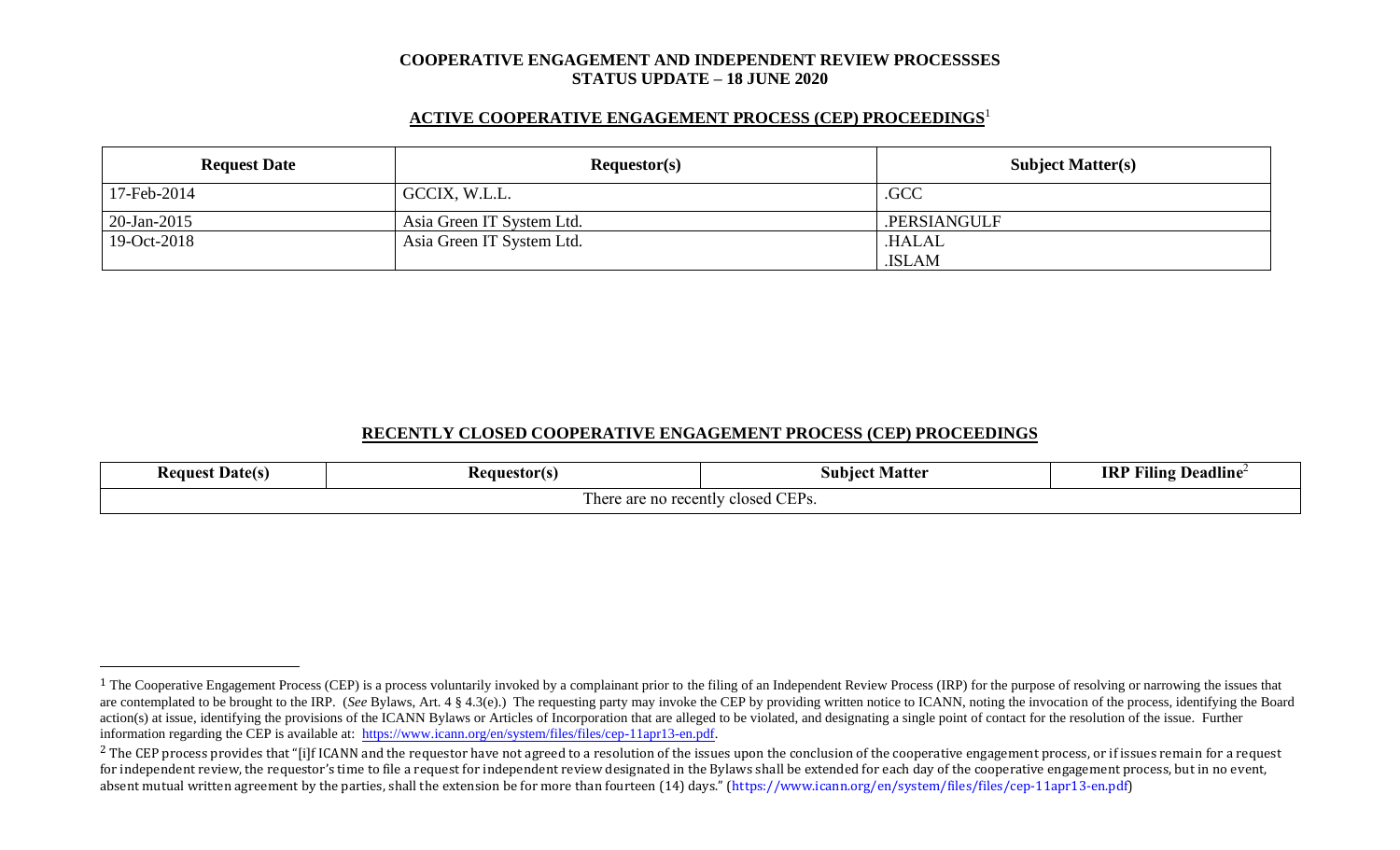# **COOPERATIVE ENGAGEMENT AND INDEPENDENT REVIEW PROCESSSES STATUS UPDATE – 18 JUNE 2020**

# **ACTIVE INDEPENDENT REVIEW PROCESS (IRP) PROCEEDINGS** 3

| Date ICANN<br><b>Received</b><br>Notice of<br><b>IRP</b> | Date IRP<br>Commenced<br>by ICDR | <b>Requestor</b>                                                            | <b>Subject</b><br><b>Matter</b> | <b>Status</b>                                                                                                                                                   |
|----------------------------------------------------------|----------------------------------|-----------------------------------------------------------------------------|---------------------------------|-----------------------------------------------------------------------------------------------------------------------------------------------------------------|
| 14-Nov-2018                                              | 26-Nov-2018                      | Afilias Domains No. 3 Limited                                               | .WEB                            | Panel Selection: Full Panel confirmed on 20 August 2019.                                                                                                        |
|                                                          |                                  | https://www.icann.org/resources/pages/irp-<br>afilias-v-icann-2018-11-30-en |                                 | Materials: Written submissions, Declaration(s), and Scheduling Order(s) are posted here.<br>Hearing(s): Merits hearing currently scheduled for 3-7 August 2020. |
|                                                          |                                  |                                                                             |                                 |                                                                                                                                                                 |
| 18-Nov-2019                                              | 16-Dec-2019                      | Fegistry, LLC, Minds + Machines Group,                                      | .HOTEL                          | Panel Selection: No Panelists have been selected.                                                                                                               |
|                                                          |                                  | Ltd., Radix Domain Solutions Pte. Ltd.,                                     |                                 |                                                                                                                                                                 |
|                                                          |                                  | and Domain Ventures Partners PCC                                            |                                 | Materials: Written submissions, Declaration(s), and Scheduling Order(s) are posted here.                                                                        |
|                                                          |                                  | Limited                                                                     |                                 |                                                                                                                                                                 |
|                                                          |                                  | https://www.icann.org/resources/pages/irp-                                  |                                 | $Hearing(s)$ : No hearings are currently scheduled.                                                                                                             |
|                                                          |                                  | fegistry-et-al-v-icann-hotel-2019-12-20-en                                  |                                 |                                                                                                                                                                 |
| 25-Feb-2020                                              | 26-Feb-2020                      | Namecheap, Inc.                                                             | .ORG                            | Panel Selection: Two Panelists have been appointed; in process of selecting the Panel                                                                           |
|                                                          |                                  | https://www.icann.org/resources/pages/irp-                                  | <b>INFO</b>                     | Chair.                                                                                                                                                          |
|                                                          |                                  | namecheap-v-icann-2020-03-03-en                                             | .BIZ                            |                                                                                                                                                                 |
|                                                          |                                  |                                                                             |                                 | Materials: Written submissions, Declaration(s), and Scheduling Order(s) are posted here.                                                                        |
|                                                          |                                  |                                                                             |                                 | Hearing(s): No hearings are currently scheduled.                                                                                                                |

<sup>&</sup>lt;sup>3</sup> IRP is intended to hear and resolve Disputes for the following purposes: (i) ensure that ICANN does not exceed the scope of its Mission and otherwise complies with its Articles of Incorporation and Bylaws; (ii) empower the global Internet community and Claimants to enforce compliance with the Articles of Incorporation and Bylaws through meaningful, affordable and accessible expert review of Covered Actions (as defined in § 4.3(b)(i)); (iii) ensure that ICANN is accountable to the global Internet community and Claimants; (iv) address claims that ICANN has failed to enforce its rights under the IANA Naming Function Contract (as defined in Section 16.3(a)); (v) provide a mechanism by which direct customers of the IANA naming functions may seek resolution of PTI (as defined in Section 16.1) service complaints that are not resolved through mediation; (vi) reduce Disputes by creating precedent to guide and inform the Board, Officers (as defined in Section 15.1), Staff members, Supporting Organizations, Advisory Committees, and the global Internet community in connection with policy development and implementation; (vii) secure the accessible, transparent, efficient, consistent, coherent, and just resolution of Disputes; (viii) lead to binding, final resolutions consistent with international arbitration norms that are enforceable in any court with proper jurisdiction; and (ix) provide a mechanism for the resolution of Disputes, as an alternative to legal action in the civil courts of the United States or other jurisdictions. (*See* Bylaws, Art. 4, § 4.3)